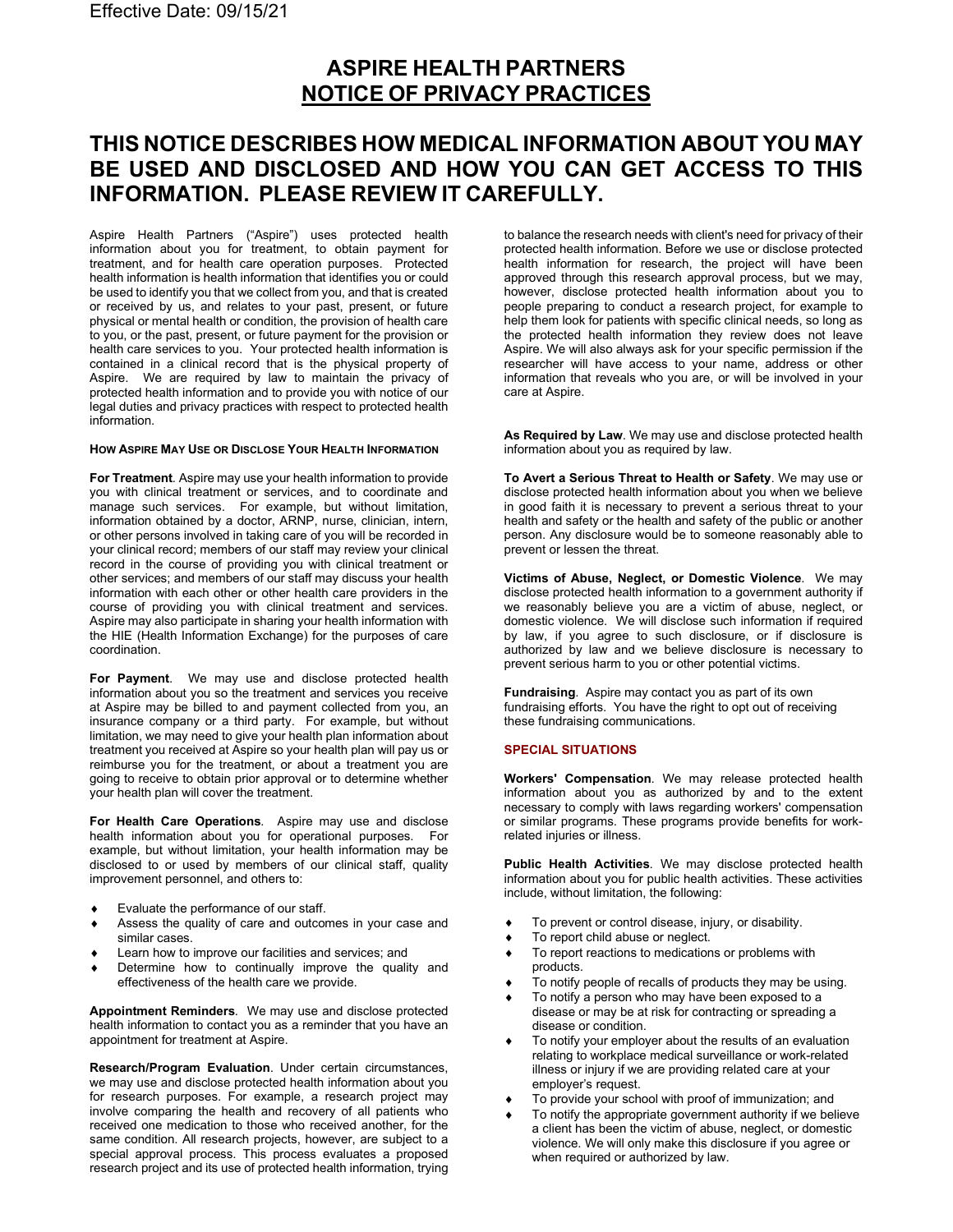**Health Oversight Activities**. We may disclose protected health information to a health oversight agency for activities authorized by law. These oversight activities include, without limitation, audits, investigations, inspections, and licensure. These activities are necessary for the government to monitor the health care system, government programs and compliance with civil rights laws.

**Judicial and Administrative Proceedings**. If you are involved in a lawsuit or a dispute, we may disclose protected health information about you in response to a court order or other forms of legal process that meet certain requirements.

**Law Enforcement**. We may release protected health information for law enforcement purposes to a law enforcement official:

- In response to a court order.
- To identify or locate a suspect, fugitive, material witness, or missing person.
- About the victim of a crime if, under certain limited circumstances, we are unable to obtain the person's agreement.
- About a death we believe may be the result of criminal conduct.
- About criminal conduct at Aspire; and
- In emergency circumstances to report a crime; the location of the crime or victims; or the identity, description or location of the person who committed the crime.

**Information About Decedents**. We may disclose protected health information about decedents to coroners and medical examiners to identify a deceased person, determine cause of death, or other activities as authorized by law. We may also disclose protected health information about decedents to funeral directors as necessary to carry out their duties, consistent with applicable law.

**Armed Forces Personnel**. We may use and disclose protected health information of Armed Forces personnel for certain activities deemed necessary by military command authorities. We may also use and disclose protected health information of foreign military personnel for the similar purposes.

**Protective Services for the President and Others**. We may disclose protected health information to authorized Federal officials to provide protective services to the President and other persons under federal law, as well as certain investigations.

**National Security and Intelligence Activities**. We may release protected health information about you to authorized federal officials for lawful intelligence and other national security activities.

**Inmates**. If you are in the custody of a correctional institution or in the lawful custody of a law enforcement official, we may disclose protected health information about you to the correctional institution or law enforcement official as necessary for:

- Provision of health care to you
- Health and safety of other inmates
- ♦ Health and safety of the officers or employees of or others at the correctional institution
- ♦ Health and safety of persons responsible for transporting or transferring inmates
- Law enforcement on the premises of the correctional institution
- ♦ Administration and maintenance of the safety, security, and good order of the correctional institution

**Organ, Eye or Tissue Donation**. We may use or disclose protected health information to organ procurement organizations or other organizations that procure, bank, or transplant organs, eyes, or tissue, to facilitate organ, eye or tissue donation and transplantation.

#### **WHEN AUTHORIZATION IS REQUIRED**

We must obtain your written authorization for certain uses and disclosures of your protected health information:

**Psychotherapy Notes**. We must obtain your authorization to use or disclose psychotherapy notes, except for:

- Use by the notes' originator for treatment
- Use or disclosure for our own training programs
- Use or disclosure to defend ourselves in a legal action or other proceeding brought by you
- Disclosure required by the Secretary of the Department of Health and Human Services to determine our compliance with certain federal regulations
- Use or disclosure required by law
- Health oversight activities related to the originator of the notes
- Disclosures to coroners or medical examiners
- Use or disclosure to avert a serious threat to health or safety

**Marketing**. We must obtain your authorization to use or disclose your protected health information for marketing, unless the marketing is in the form of a face-to-face communication, or a promotional gift of nominal value.

**Sale of Protected Health Information**. We must obtain your authorization for any disclosure of your protected health information that constitutes a sale as defined by law. However, there are several disclosures that do not constitute sale of protected health information, even though we may receive compensation in connection with those disclosures. These include, without limitation, disclosures for:

- Public health purposes
- ♦ Research purposes
- ♦ Treatment
- ♦ Payment
- ♦ The sale, transfer, merger, or consolidation of Aspire
- Fulfilling your request for a copy of your protected health information

#### **YOUR RIGHTS REGARDING PROTECTED HEALTH INFORMATION**.

You have the following rights regarding protected health information we maintain about you:

**Right to Inspect and Copy**. You have the right to inspect and copy a portion of your protected health information. Usually, this includes medical and billing records, or records that we use to make decisions regarding you and your care. Your right to inspect and copy does not include psychotherapy notes, information that we compile in reasonable anticipation of or for use in certain legal proceedings, and certain other information.

To inspect and copy this protected health information, you must submit your request in writing to the Privacy Officer at Aspire. If you request a copy of the information, we may charge a reasonable fee for the costs of copying, mailing or other supplies associated with your request.

We may deny your request to inspect and copy in certain circumstances. If you are denied access to protected health information, you may request that the denial be reviewed. Another licensed professional selected by Aspire will review your request and the denial. The person conducting the review will not be the person who denied your request. We will comply with the outcome of the review.

**Right to Amend**. If you feel that protected health information, we have about you is incorrect or incomplete, you may ask us to amend the information. You have the right to request an